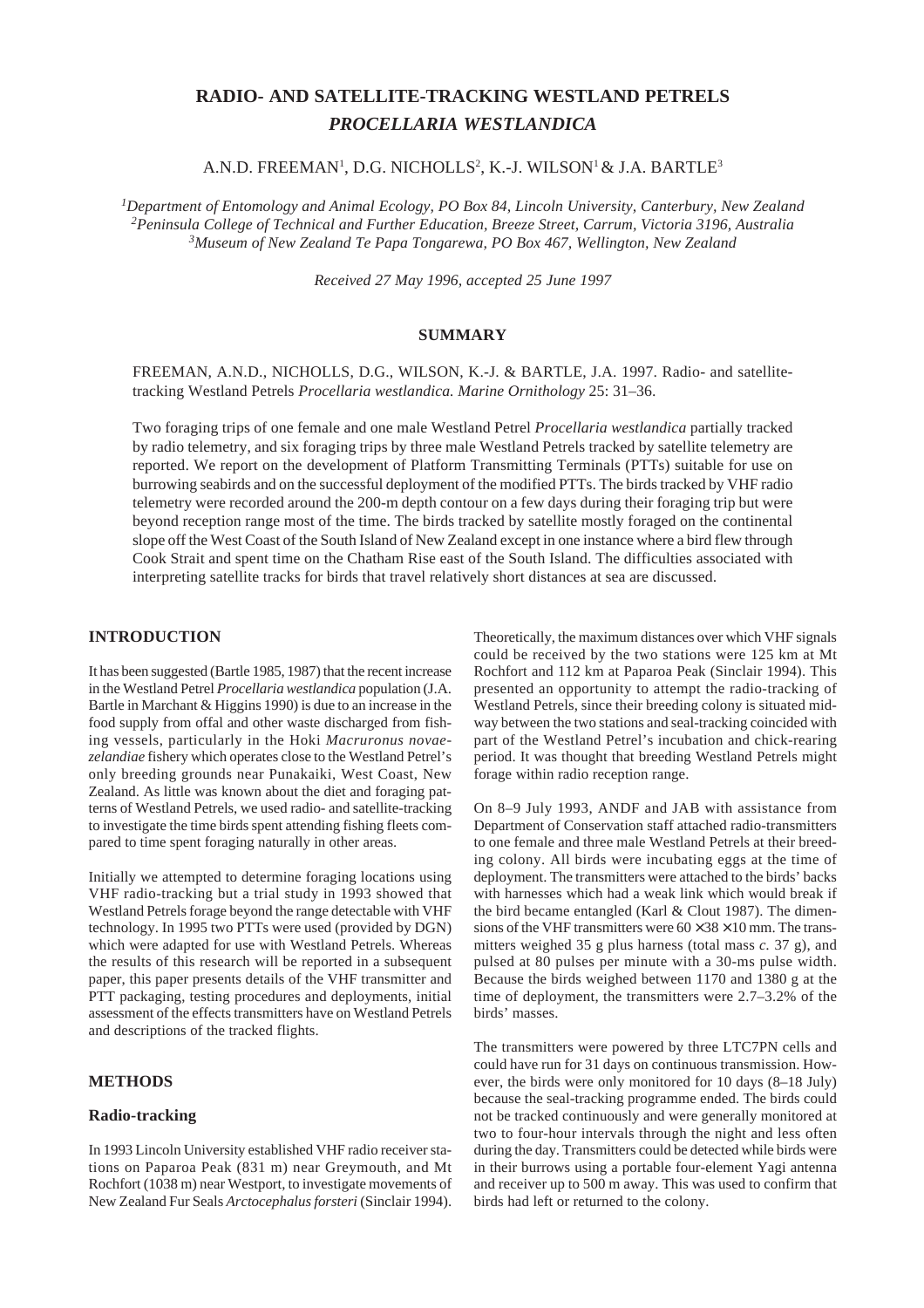

*Fig. 1. Standard-shape Microwave Telemetry Nano PTT (above) and low-profile Microwave Telemetry Nano PTT (below).*

The bearings of signals received at the radio-tracking stations were plotted so that triangulated positions could be determined. At both stations mountain ranges limited the area over which signals could be received. The potential area of triangulation is shown in Figure 2.

#### **Satellite-tracking**

Since radio telemetry was found to be unsatisfactory for tracking Westland Petrels, satellite telemetry was subsequently used. At 28–30 g the Microwave Telemetry Nano PTT was light enough to be carried by Westland Petrels, but its standard shape  $(65 \times 16 \times 16 \text{ mm})$  was considered unsuitable for this species due to the height of the package (see Fig. 1).



*Fig. 2. Locations of one male and one female Westland Petrel radio-tracked in July 1993.*

Westland Petrels use burrows up to 2 m in length with entrances often only 15–20 cm high into which birds must squeeze. We thought it necessary to use a PTT that would not hinder birds' access to their burrows, nor be susceptible to being scraped against the tunnel roof, or entangled in exposed roots in the burrow. Similarly, the PTT attachment needed to be designed so that birds could not become entangled in trees as they crash-landed through the rain-forest canopy and tangled undergrowth on their return to the colony. Consequently, we designed a package which reduced the height of the PTT by placing the battery units alongside the transmitter instead of underneath it (maximum dimensions  $65 \times 36 \times 10$  mm, Fig. 1). A model of the new design was measured against Westland Petrel study skins in Canterbury Museum to ensure that the width was not excessive. This new design had essentially the same dimensions as the VHF transmitters deployed successfully in 1993.

In June 1995 the two designs (the standard Microwave Telemetry shaped package and the new low profile package) were tested by ANDF using models on birds during the incubation period. Accurately sized models of correct mass were constructed from balsa wood, lead shot and resin. The models were attached to incubating birds; five low-profile models on 17 June 1995, and five standard-shaped models on 20 June 1995. The models were taped to contour feathers of the back by three strips of Scotch brand 471 plastic tape (12-mm width). This tape was not sufficiently sticky and probably contributed to the loss of three of the models at sea. Four of the models were removed before the birds went to sea; either due to time constraints, or because the attachment was no longer secure.

The Westland Petrel's close relative, the White-chinned Petrel

*P. aequinoctialis*, has been found to dive to depths of 13 m (Huin 1994). We anticipated that Westland Petrels would dive to similar depths. Depth gauges were attached to the top of the models to test this. The gauges were lengths of clear plastic tubing with a dusting of icing sugar inside that recorded the maximum depth attained during deployment (Burger & Wilson 1988, Huin 1994).

The results of the PTT model and maximum depth gauge deployments are shown in Table 1. The standard-shaped models proved unsuitable. Because of the height of the models, shortness of the bird's contour feathers, and rubbing against the roof of the burrow, these models soon became loose and pulled out feathers. Three were removed before the birds went to sea, and two birds returned from sea without the model PTTs. The new design was more successful, with only one model lost while the bird was at sea, probably due to failure of the tape. The maximum depth recorded by the three recovered gauges was 7.6 m. However, errors can occur with multiple immersions (as would be the case during foraging trips) and recovered tubes showed signs of moisture accumulation, another source of error (Burger & Wilson 1988). Therefore, these results should be treated as indicative only.

The body masses of the birds returning with model transmitters were close to their masses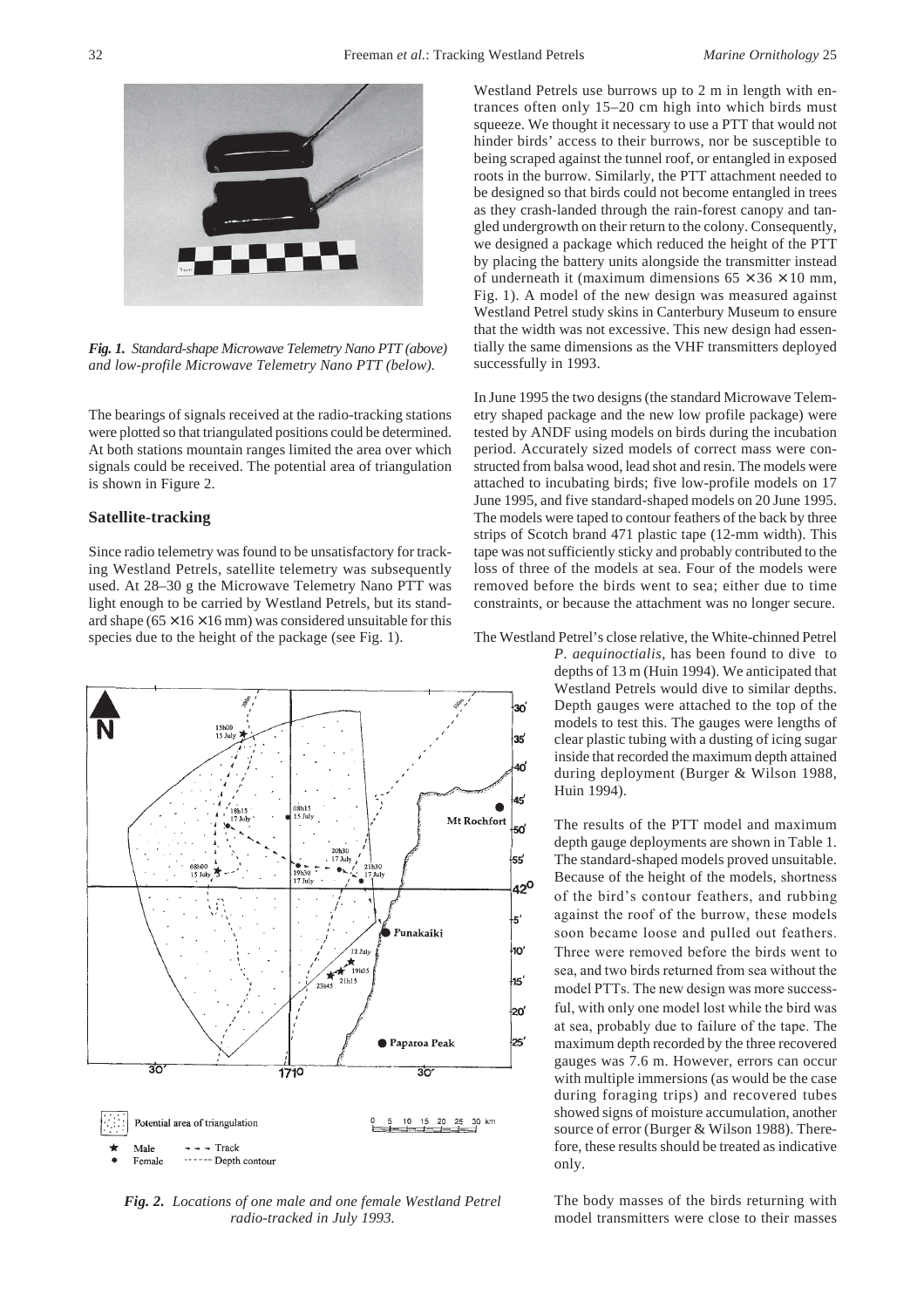| Deployment and recovery of model PTTs on Westland Petrels |                    |   |                                                                                              |                          |      |      |     |  |  |
|-----------------------------------------------------------|--------------------|---|----------------------------------------------------------------------------------------------|--------------------------|------|------|-----|--|--|
| Model type                                                |                    |   | Bird band no. Sex Fate of model PTT Trip length (d) Mass (A) (g) Mass (R) (g) Max. depth (m) |                          |      |      |     |  |  |
| Standard                                                  | L <sub>22276</sub> | F |                                                                                              | 5                        | 1250 |      |     |  |  |
|                                                           | L <sub>16708</sub> | F | L                                                                                            | $9 - 12$                 | 1150 |      |     |  |  |
|                                                           | L22160             | F | R                                                                                            | 1100                     |      |      |     |  |  |
|                                                           | L14115             | M | R                                                                                            | 1270                     |      |      |     |  |  |
|                                                           | L31715             | M | R                                                                                            | 1400                     |      |      |     |  |  |
| Modified                                                  | L18650             | M | S                                                                                            | $\mathfrak{D}_{1}^{(1)}$ | 1250 | 1300 | 0.7 |  |  |
|                                                           | L <sub>14010</sub> | M | S                                                                                            | 5                        | 1400 | 1400 | 1.4 |  |  |
|                                                           | L <sub>15770</sub> | M | S                                                                                            | 11                       | 1350 | 1300 | 7.6 |  |  |
|                                                           | L13807             | M | L                                                                                            | $11+$                    | 1300 |      |     |  |  |
|                                                           | L14293             | M | R                                                                                            |                          | 1450 |      |     |  |  |

|                                                           | <b>TABLE 1</b> |  |  |
|-----------------------------------------------------------|----------------|--|--|
| Deployment and recovery of model PTTs on Westland Petrels |                |  |  |

 $L =$ lost during trip; R = removed before departure; S = secure on return.

Mass  $(A)$  = mass at attachment; Mass  $(R)$  = mass on return.

when the models were attached (see Table 1). Because birds did not depart immediately, they would have weighed less than shown when they left the colony. A return to their mass at the time of model attachment therefore indicates that they were able to feed successfully.

The foraging trip lengths recorded for the birds returning with model transmitters ranged from two to 11 days. The birds that lost their model transmitters at sea are not included because it is not known when the loss occurred. Six foraging trips of birds without model transmitters, recorded during the same time period, ranged from two to more than 11 days suggesting that the model transmitters did not lengthen trip duration. Of the 10 burrows in which an adult had a model transmitter fitted, nine hatched chicks (compared with overall hatching success in 1995 of 47%) so the models are not thought to have affected hatching success.

Three male Westland Petrels with chicks were tracked by satellite between 11 August and 19 September 1995. Dates and times of attachment and recovery are given in Table 2. Two Microwave Telemetry Nano PTTs were packaged by Sirtrack Ltd to our low-profile design described above (see Fig. 1). The

final masses of the packages were 36.7 g and 37.9 g (2.7 and 3.7% of the birds' masses, respectively). The PTTs were encased in black epoxy polymer, the antennae reinforced with polyurethane sealant and the completed units pressure-tested to 10 metres depth. The time interval between transmissions was 70 seconds, a compromise between location accuracy and battery life. One PTT pulsed continuously for the 14 days it was deployed and the other PTT pulsed continuously for 14 days and was then programmed to a reduced duty cycle of eight hours on, 17 hours off until its batteries ran out soon after recovery – a total of 41 days.

Strips of 10-mm wide "Tesa" tape as recommended by Wilson & Wilson (1989) were used for attaching the PTTs to the bird's back feathers between the wings. Two birds had no significant feather loss or damage resulting from the PTT attachment or recovery. The third had a small area of bare skin, about 1 cm<sup>2</sup> underneath the PTT when it was removed after 33 days. All PTTs were still firmly attached when recovered.

Locations were obtained from the ARGOS system which records location with seven classes of accuracy: Classes 1–3, less than 1 km error; Class 0, above 1 km error; and Classes

| Deployment and recovery details of PTTs on Westland Petrels |                    |                                         |                                           |                        |  |  |  |  |
|-------------------------------------------------------------|--------------------|-----------------------------------------|-------------------------------------------|------------------------|--|--|--|--|
| Bird ID/flight                                              | Bird band no.      | <b>PTT</b> attachment/recovery          | <b>Flight start/finish</b>                | Trip length $(d)$<br>5 |  |  |  |  |
| Male1/1                                                     | L13807             | 11 Aug 1995 16h15/                      | 12 Aug 1995 predawn/<br>16 Aug 1995 18h45 |                        |  |  |  |  |
| Male1/2                                                     |                    | 24 Aug 1995 18h50                       | 17 Aug 1995 predawn/<br>24 Aug 1995 18h50 | 8                      |  |  |  |  |
| Male <sub>2</sub>                                           | L <sub>18650</sub> | 11 Aug 1995 16h55/<br>16 Aug 1995 03h00 | 12 Aug 1995 predawn/<br>16 Aug 1995 03h00 | 4                      |  |  |  |  |
| Male3/1                                                     | L <sub>22370</sub> | 17 Aug 1995 17h05                       | 18 Aug 1995 predawn/<br>31 Aug 1995       | 14                     |  |  |  |  |
| Male3/2                                                     |                    |                                         | 1 Sep 1995/<br>13 Sep 1995                | 13                     |  |  |  |  |
| Male3/3                                                     |                    | 19 Sep 1995 19h45                       | 15 Sep 1995/<br>19 Sep 1995 19h45         | 5                      |  |  |  |  |

**TABLE 2**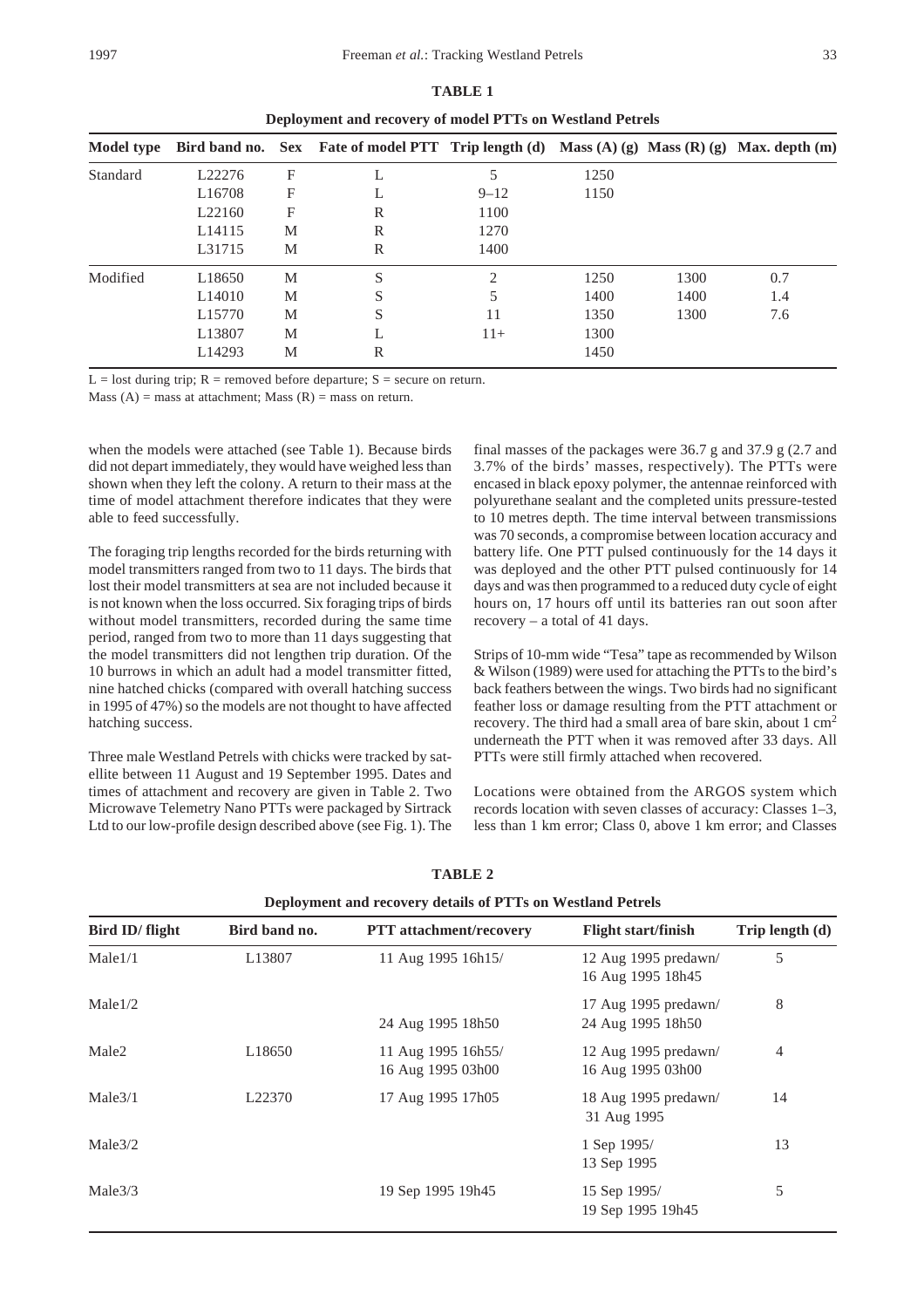



*Fig. 3. Male 1 (L13807). Satellite tracks 12–16 August 1995.*

A, B and Z, accuracy not determined by ARGOS. The errors inherent in satellite location data for species tracked over relatively short distances presented us with problems of how to process and display these data objectively. After considering several choices, all classes of positions were plotted and a smoothing algorithm fitted. The smoothing algorithm plotted satellite fixes of known accuracy and substituted a weighted running average for the remaining points. The weightings used were 0.2 for classes Z, A and B; 1 for class 0 and 10 for classes 1, 2 and 3. The smoothing algorithm for time t took into account what was known about the accuracy of the previous position (time  $t-1$ ) and next position (time  $t+1$ ) in an attempt to plot objectively points of unknown accuracy. The equation applied to these points was:

$$
position_{t-1} \times w_{t-1} + 2 position_t \times w_t + position_{t+1} \times w_{t+1}
$$

$$
\boldsymbol{w}_{t-1} + 2\boldsymbol{w}_t + \boldsymbol{w}_{t+1}
$$

where  $w_{t-1}$ ,  $w_t$  and  $w_{t+1}$  are the weightings at times t-1, t and t+1, respectively. The effect of the smoothing algorithm can be seen by comparing the points received from ARGOS with the flight paths derived from the algorithm (Figs 3–5).

A hand-held radio receiver (model AOR 1500) was used in the later stages of tracking to detect when the last bird tracked was close to, or had returned to, the colony. Signals were received from the PTT the night before the bird returned to shore. However, because the PTT was on a reduced duty cycle and was not transmitting when the bird returned, it is not known whether or not the receiver would have detected the bird's return. After the PTT was recovered and was next transmitting it was placed in several different burrows to test whether the receiver could detect PTTs on birds in burrows from the campsite (up to 200 m away). In all cases clear signals were received.

# **RESULTS**

### **Radio-tracking**

# *Female (Band Nos L30187/30188)*

This bird left the colony before dawn on 13 July but no signal was received from it until 08h15 on 15 July when it was 45 km north-west of the colony. By the time of the next tracking session at 15h00, the bird had again flown outside of radio reception range and was not located again until the evening of 17 July. During the evening of 17 July the bird was tracked from a position *c*. 57 km north-west of the colony to a position 24 km northwest of the colony, presumably returning to its burrow. Figure 2 shows the positions recorded for this bird.

### *Male 1 (Band Nos L 30189/30190)*

This bird left the colony before dawn on 12 July and clear signals were received at the Paparoa Peak station that evening. The strong signal at Paparoa Peak and the lack of signal at Mt Rochfort indicate that the bird was close inshore but outside the triangulation area. By 05h45 on 13 July, the bird had flown beyond radio reception range. No signal was received at 22h00 on 14 July but at 08h00 on 15 July, the bird was 52 km north-west of the colony. At 15h00 the bird had flown farther north and the weak and intermittent signal indicated that

it was on the edge of reception range about 100 km offshore. No further signals were received from this bird, which returned to the colony after 18 July. Figure 2 shows the positions recorded for this bird.

#### *Male 2 (Band Nos L30183/30184)*

This bird left the colony on 13 July and returned on 15 July without being detected by the radio receivers.

#### *Male 3 (Band Nos L23066/30161)*

This bird left the colony on 10 July and returned some time after 18 July when tracking had finished. It was not detected by the radio receivers.

When removing the transmitters from the birds we were concerned because the harnesses had tightened as the birds had increased in mass and girth during their foraging trips. As a result, we decided not to use harnesses in further studies of this species.

### **Satellite-tracking**

#### *Male 1 (Band No. L13807)*

This experienced breeding male, first banded in 1970, left the colony on his first tracked foraging trip before dawn on 12 August 1995 and returned to the colony on the evening of 16 August 1995. During that time, his locations were concentrated in two areas 90 km north-west and 80 km west of the colony; at 41º30' S, 170°40' E and 42°10' S, 170°20' E on the continental slope. This bird was tracked for a second flight on which he departed before dawn on 17 August 1995 and returned on the evening of 24 August 1995. On this second trip, he travelled south-west and locations were concentrated 150 km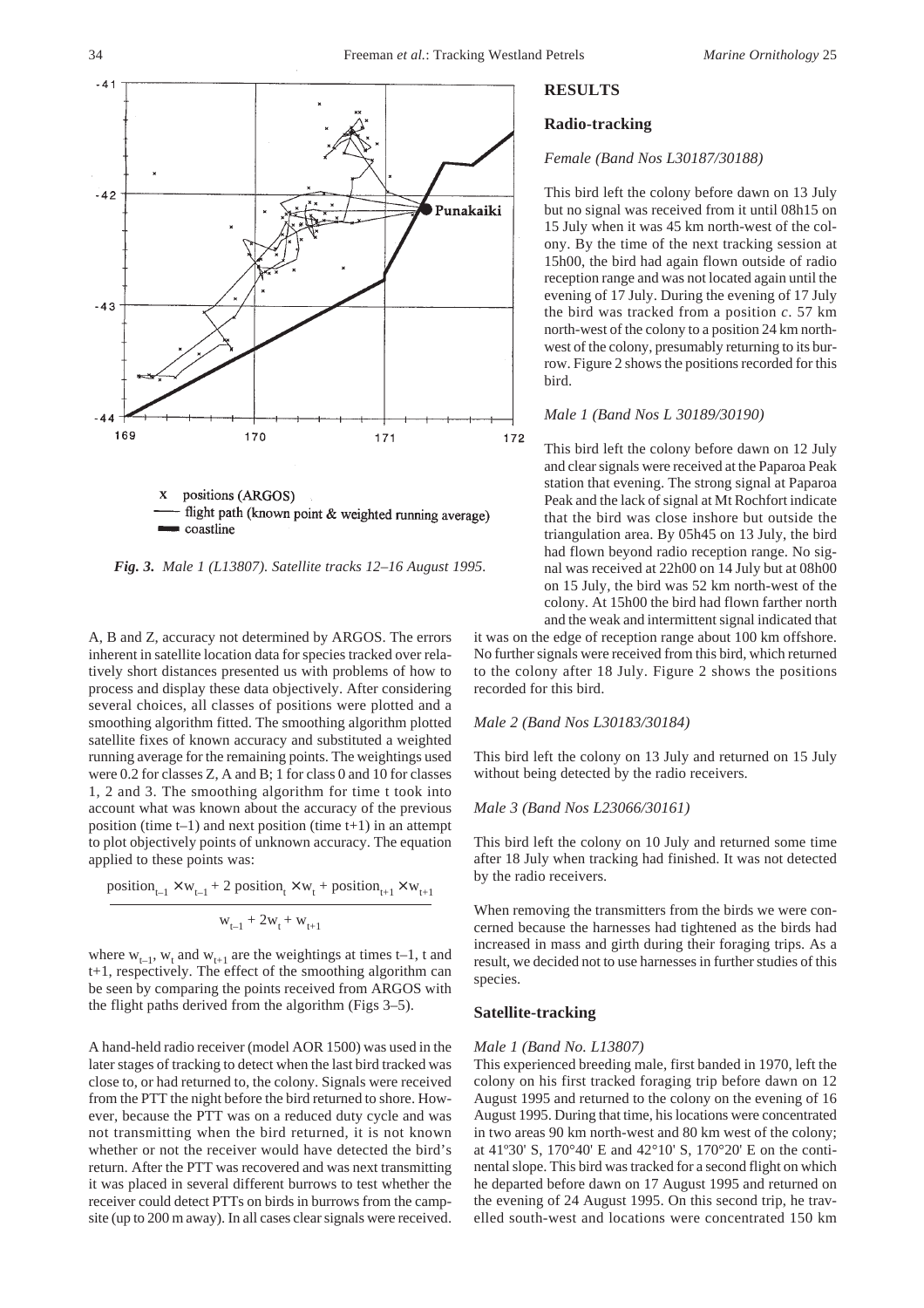south-west of the colony at 42°30'S, 170°10'E and as far as 300 km south-west at 43°40' S, 169°10' E, also on the continental slope (Fig. 3).

### *Male 2 (Band No. L18650)*

This 17-year old male, that had been recorded breeding only once since 1991, left the colony before dawn on 12 August 1995 and returned at 03h00 on 16 August. During his foraging trip, locations were concentrated at 42°20'S, 170°20'E but also covered areas south-west and west of the colony between approximately 41°40'S and 43°S and 169°20'E and 171°E. Most positions were on the continental slope (Fig. 4).

### *Male 3 (Band No. L22370)*

This male of unknown age left the colony before dawn on 18 August 1995 and was not recaptured until 19 September 1995. However, his burrow was not monitored constantly over that period and there are two occasions when the satellite data suggests he returned to his burrow; 31 August 1995 and 13–15 September 1995. The period 18 August – 19 September is therefore assumed to cover three foraging trips; 18–31 August, 1–13 September and 15–19 September (Fig. 5).

This bird spent the first two days of his first foraging trip north-west of the colony. Locations received were concentrated in the area 41° 30 S, 170° 30 E. He then flew rapidly through Cook Strait on 20 August and spent until 25 August in Cook Strait and on the eastern edge of the Chatham Rise. His homeward flight took him back through Cook Strait on 26 August and by 27 August he was close inshore in the Karamea Bight. He then returned to the area in which he had spent the first two days of his trip and from there he is presumed to have returned to the colony for no more than two hours on 31 August. Two hours was the maximum time between checks of this bird's burrow on that night.

On his second foraging trip this bird flew in large circles west of the colony on the continental slope. He is presumed to have spent the nights of 13 and 14 September ashore, departing again on 15 September. He visited the same area of the continental slope during his third foraging trip and returned to the colony on the evening of 19 September.

All three birds increased in mass between PTT attachment and recovery, indicating that they fed successfully during their



*Fig. 4. Male 2 (L18650). Satellite track 12–16 August 1995.*



foraging trips. Their foraging trips ranged *Fig. 5. Male 3 (L22370). Satellite track 18 August–19 September 1995.*